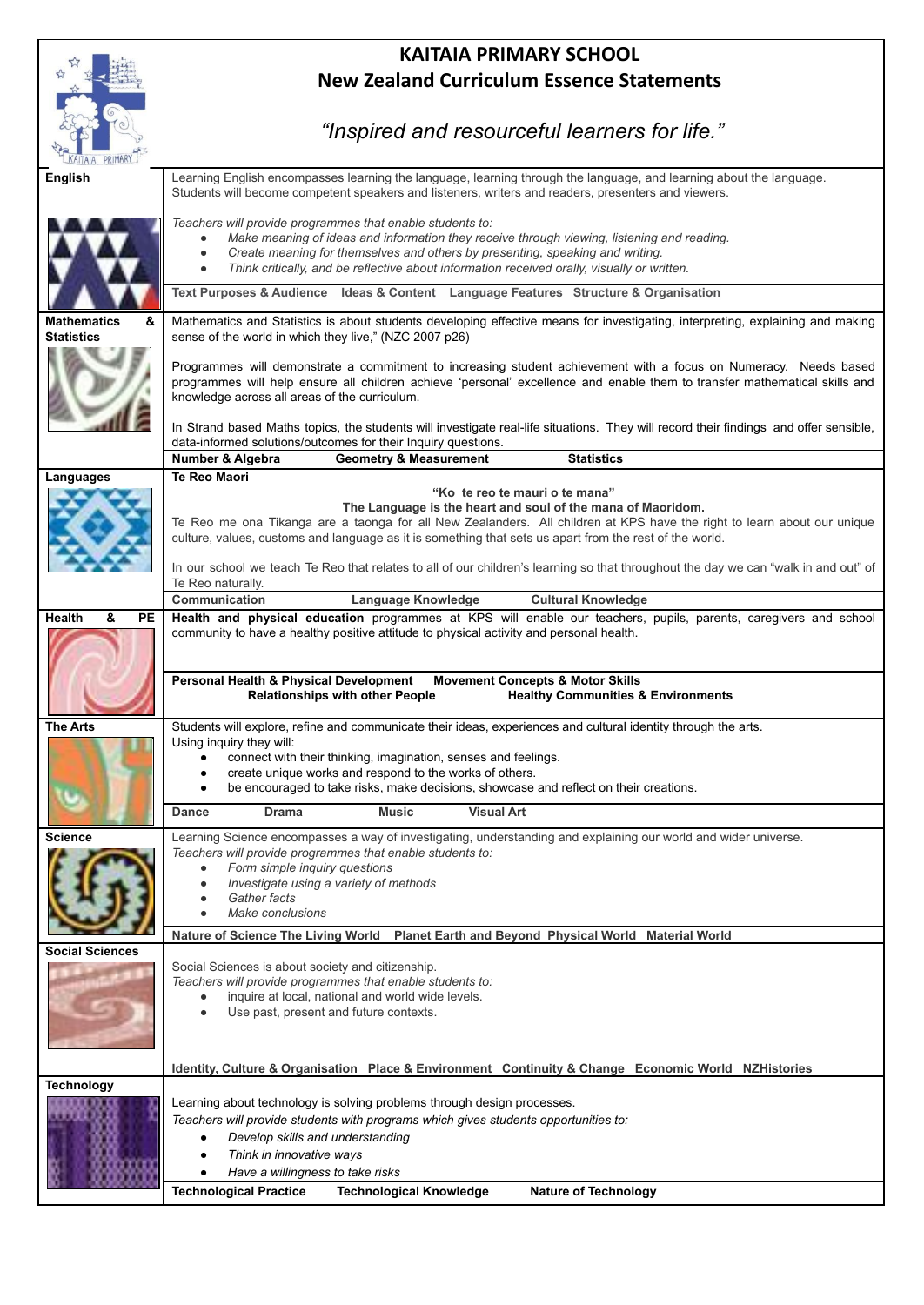# **ENGLISH - LITERACY**

# *KPS VISION STATEMENT: Inspired and resourceful learners for life.*

#### **ESSENCE STATEMENT**

Learning English encompasses learning the language, learning through the language, and learning about the language.

Students will become competent speakers and listeners, writers and readers, presenters and viewers.



*Teachers will provide programmes that enable students to:*

- *● Make meaning of ideas and information they receive through viewing, listening and reading.*
- *● Create meaning for themselves and others by presenting, speaking and writing.*
- *● Think critically, and be reflective about information received orally, visually or written.*

# **STRANDS**

The Literacy programme will consist of the two interconnected strands each encompassing oral, written and visual forms of language. The strands consist of:

- Making meaning of ideas or information they receive *(Listening, Reading, Viewing).*
- Creating meaning for themselves or others *(Speaking, Writing, Presenting).*

# **PROCESSES AND STRATEGIES**

The Literacy programme will teach students the underpinning processes and strategies:

Purpose and audience. Ideas within language contexts. Language features that enhance texts. The structure and organisation of text.

#### **INQUIRY IN LITERACY**

Inquiry is integral to the Literacy process:

- is a vehicle for sharing and/or acting on what is learned, to practice the skill to inspire, share and convince others.
- is a lifelong skill
- is cross curricular -there are no subject boundaries.
- begins with a question, a topic, or a context of interest
- captures and holds student interest and engagement
- sparks searching and investigating
- develops and extends knowledge and skills through processes of finding, interpreting, and critically evaluating information.

#### **ASSESSMENT**

Assessments will be used to inform both the teacher and student and where possible the information gathered will be used collaboratively to plan further learning.

Formative is assessment FOR learning: Day to day, week to week.

Summative is assessment OF learning: Beginning, middle and end of year.

#### **ASSESSMENT TOOL LINKS/ BENCHMARKS/PROGRESSIONS**

KPS Writing Progressions Levels 1 - 4 KPS Reading Progressions Levels 1 - 4 Running Records: PROBE, Ready to Read. eAsTTLe Reading Rockets

#### **CONCLUSION**

In Literacy, students study, use, and enjoy language and literature communicated orally, visually, or in writing. Success in Literacy is fundamental to success across the curriculum and to achieve at increasingly more complex curriculum tasks.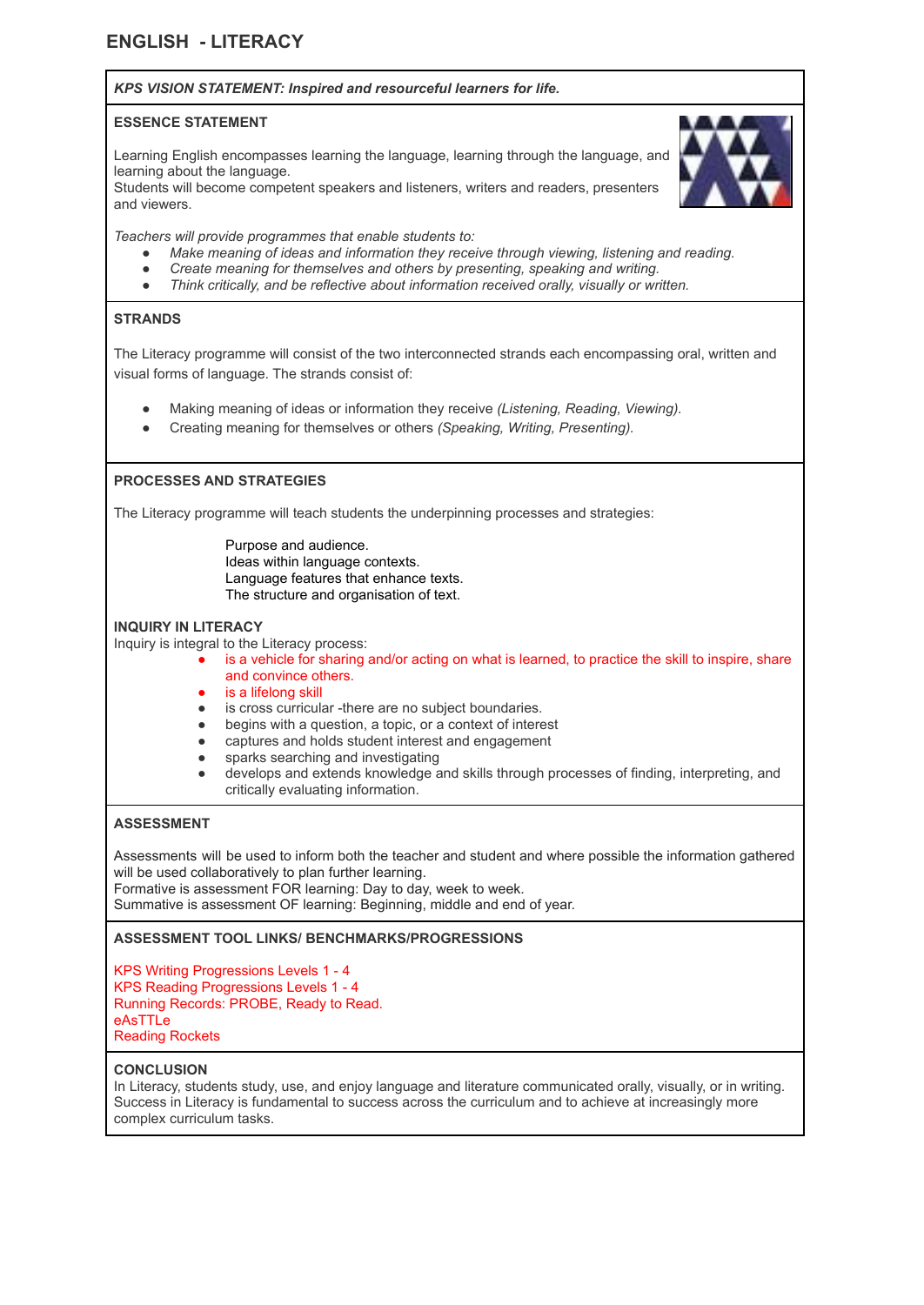# **MATHEMATICS AND STATISTICS - NUMERACY**

#### *KPS VISION STATEMENT: Inspired and resourceful learners for life.*

#### **ESSENCE STATEMENT**

Mathematics and Statistics is about students developing effective means for investigating, interpreting, explaining and making sense of the world in which they live," (NZC 2007 p26)



Programmes will demonstrate a commitment to increasing student achievement with a focus on Numeracy. Needs based programmes will help ensure all children achieve 'personal' excellence and enable them to transfer mathematical skills and knowledge across all areas of the curriculum.

In Strand based Maths topics, the students will investigate real-life situations. They will record their findings and offer sensible, data-informed solutions/outcomes for their Inquiry questions.

# **STRANDS**

The Numeracy Programme will consist of three separate strands;

Number: (Number Strategies, Number Knowledge) and Algebraic thinking (Equations and Expressions, Patterns and Relationships.)

Geometry: (Shape, Position and Orientation, Transformation) and Measurement (Measurement) Statistic: (Statistical Investigations, Statistical Literacy, Probability.)

Time allocated to the various stands within the numeracy programme is dependent on year level and achievement levels;

During years 1-4 Number should be the focus of 60-80 percent of the mathematics teaching time. During years 5 & 6 Number should be the focus of 50-70 percent of the mathematics teaching time.

#### **PROCESSES AND STRATEGIES**

The Mathematics programme will teach students the underpinning processes and strategies:

**Use symbols, graphs and diagrams to communicate patterns and relationships.**

**Create models to represent real-life and hypothetical situations.**

#### **ASSESSMENT**

Overall assessments and expectations in numeracy will be set according to the KPS Benchmarks.

#### **ASSESSMENT TOOL LINKS/ BENCHMARKS/PROGRESSIONS**

Junior Assessment in Mathematics **GLOSS** NuMPa Step Up Resource booklets

#### **CONCLUSION:**

Mathematical programmes at Kaitaia Primary will equip students to be effective investigators and interpreters of the world in which they live.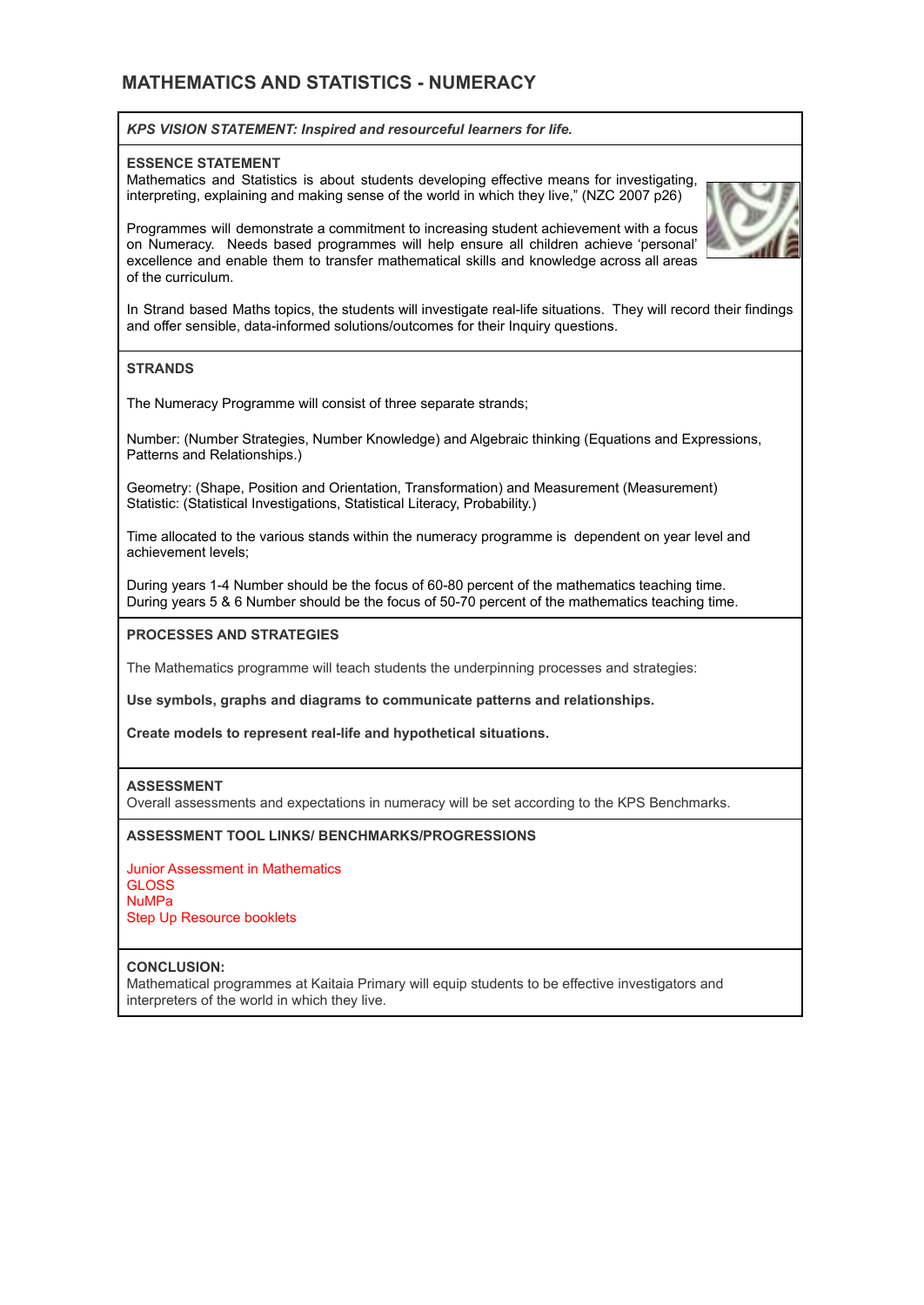# **SCIENCE**

#### *KPS VISION STATEMENT: Inspired and resourceful learners for life.*

### **ESSENCE STATEMENT**

Learning Science encompasses a way of investigating, understanding and explaining our world and wider universe.



*Teachers will provide programmes that enable students to:*

- *● Form simple inquiry questions*
- *● Investigate using a variety of methods*
- *● Gather facts*
- *● Make conclusions*

### **STRANDS**

The core strand, **Nature of Science**, is required learning for all students up to Year 10 and is the overarching, unifying strand in which students develop the skills, attitudes and values to build a foundation for understanding the world.

The other strands **(Living World, Planet Earth and Beyond, Physical World** and **Material World)** provide contexts for learning and over the years 1-6, programmes should include learning in all four context strands.

# **PROCESSES AND STRATEGIES:**

The Science programme will teach students the underpinning processes and strategies.

# **INQUIRY IN SCIENCE**

Inquiry learning within Science revolves around co-constructing the learning experiences, including experiments and helps develop new models of understanding.

# **ASSESSMENT**

Assessment will be for the purpose of student learning. Assessments will be used to inform both the teacher and student and where possible the information gathered will be used collaboratively to plan further learning. Formative is assessment FOR learning: Day to day, week to week. Summative is assessment OF learning: Beginning, middle and end of year.

# **ASSESSMENT TOOL LINKS/ BENCHMARKS/PROGRESSIONS**

Teacher Observations - Junior School Y3/4 Overall Teacher Judgements based on Assessment Resource Bank (Tasks?) *Invent* **Science Progressions**

#### **CONCLUSION:**

Science gives students the opportunity for problem solving, testing ideas and making decisions in many areas of life.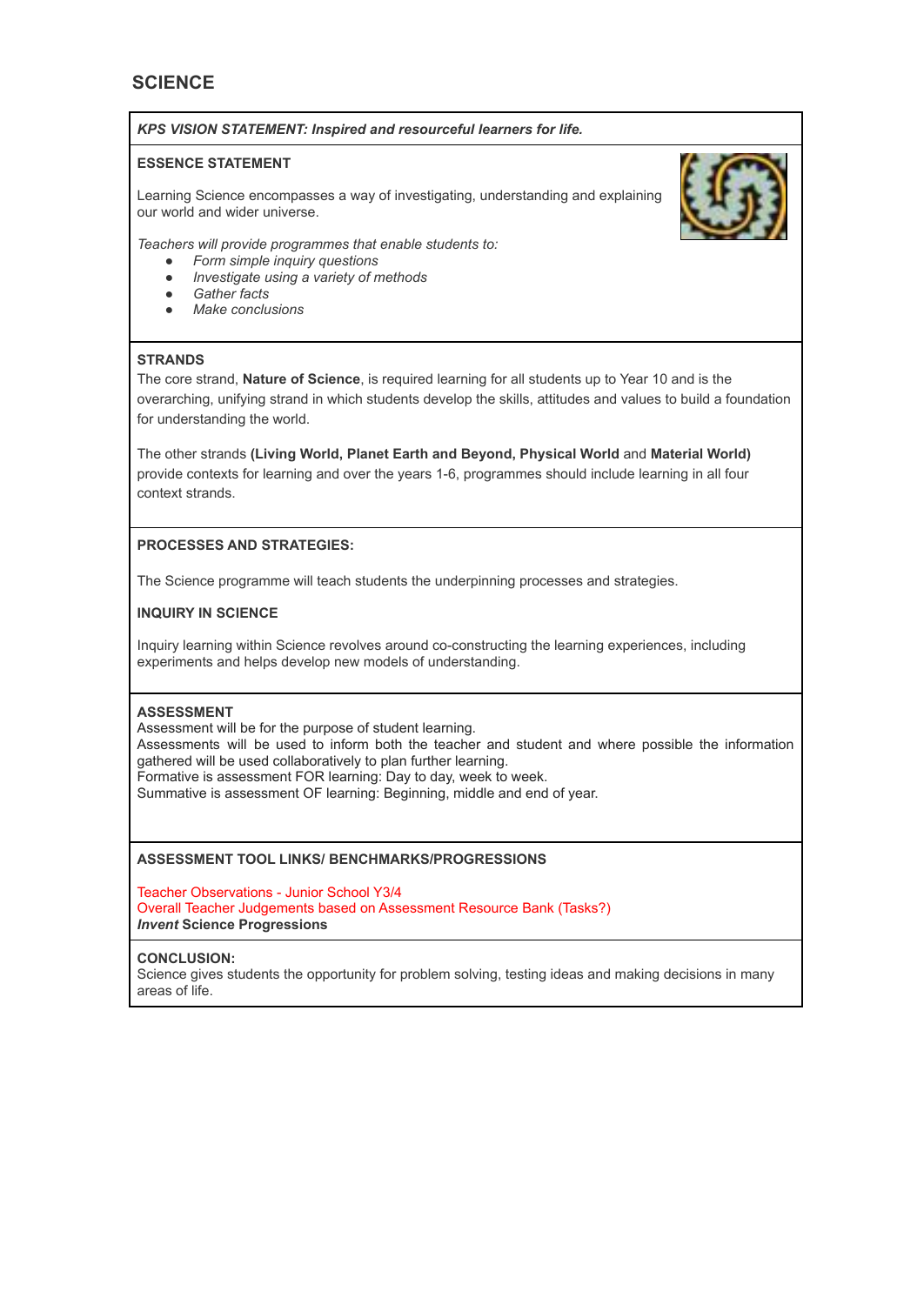# **SOCIAL SCIENCES**

*KPS VISION STATEMENT: Inspired and resourceful learners for life.*

#### **ESSENCE STATEMENT**

Social Sciences is about society and citizenship.

*Teachers will provide programmes that enable students to:*

- inquire at local, national and world wide levels.
- Use past, present and future contexts.

# **STRANDS**

The Social Sciences consists of four strands:

- **Identity, Culture and Organisation:** To explore aspects of human society.
- **Place and Environment:** To learn knowledge about how people perceive, represent and interact with places and their environment.
- **Continuity and Change:** By learning about past events and experiences the children will understand the past, the present and imagine the future.
- **Economic World:** To learn about economic activities, consumption, production and distribution of goods and services.

**PROCESSES AND STRATEGIES:**

The Social Science programme will teach students the underpinning processes and strategies.

### **INQUIRY IN SOCIAL SCIENCES**

Inquiry Learning within Social Science revolves around co-constructing the learning experiences. Children ask questions, gather information and look at relevant issues, values and others' perspectives using a variety of methods.

# **ASSESSMENT**

Assessment will be for the purpose of student learning. Assessments will be used to inform both the teacher and student and where possible the information gathered will be used collaboratively to plan further learning. Formative is assessment FOR learning: Day to day, week to week. Summative is assessment OF learning: Beginning, middle and end year.

### **ASSESSMENT TOOL LINKS/ BENCHMARKS/PROGRESSIONS**

Overall Teacher Judgement based on Assessment Resource Banks KPS Social Science Progressions

#### **CONCLUSION:**

Social Sciences is the study of the past, to inform the present, using knowledge gained to improve societies and predict for the future.

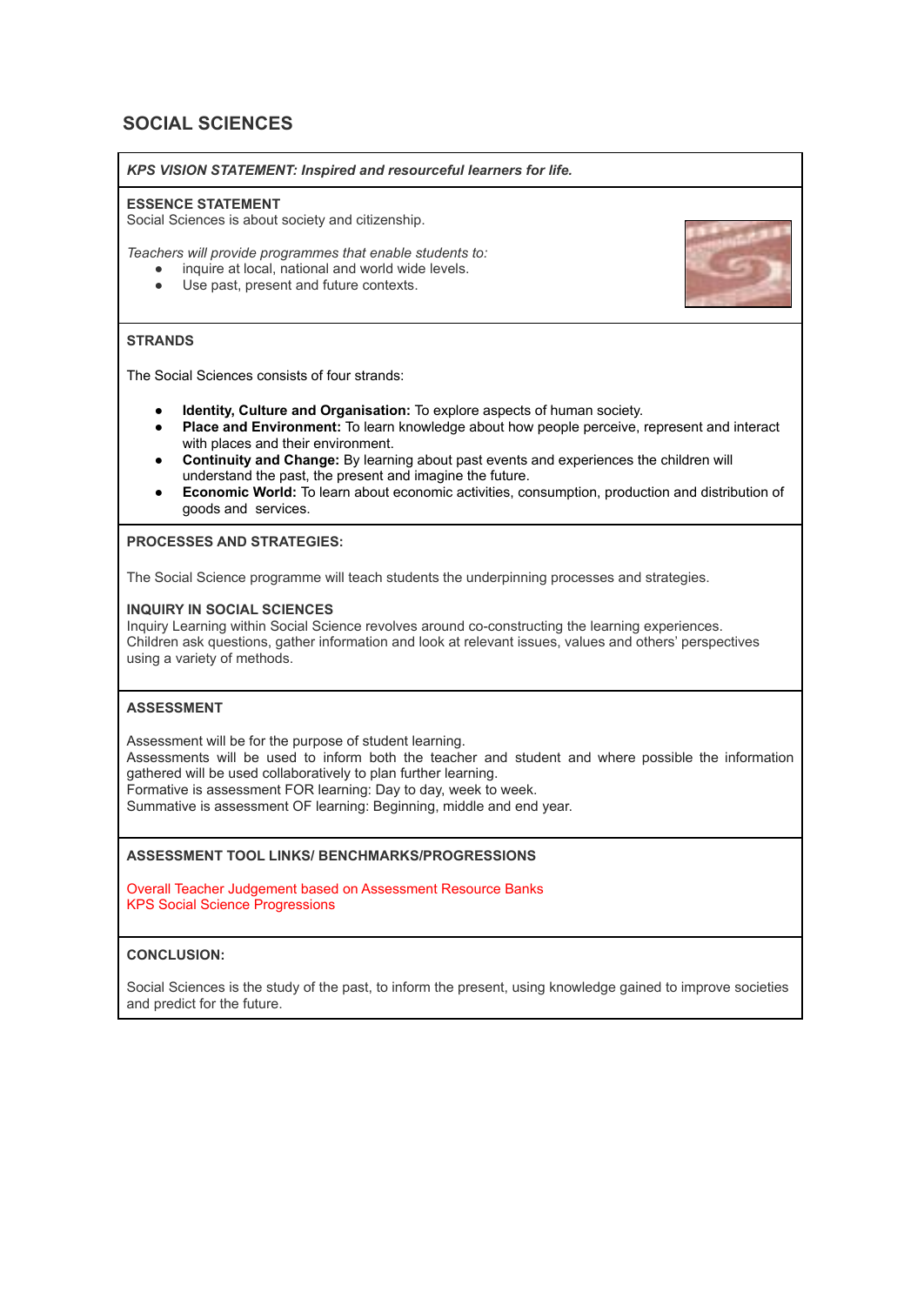# **TECHNOLOGY**



Technological areas include: **structural, control, food, information and communications technology and biotechnology.**

#### **PROCESSES AND STRATEGIES:**

The Technology programme will teach students the underpinning processes and strategies:

#### **INQUIRY IN TECHNOLOGY**

Inquiry learning within Technology revolves around co-constructing the learning experiences. It involves a clear method and process used within an environment of innovation and creativity.

#### **ASSESSMENT**

Assessment will be for the purpose of student learning. Assessments will be used to inform both the teacher and student and where possible the information gathered will be used collaboratively to plan further learning. Formative is assessment FOR learning: Day to day, week to week. Summative is assessment OF learning: Beginning, middle and end year.

# **ASSESSMENT TOOL LINKS/ BENCHMARKS/PROGRESSIONS**

**Technology Progressions** Teacher Observations - OTJ Assessment Resource Bank Project results Student Workbooks KPS Technology Progressions

# **CONCLUSION:**

Technology is intervention by design: the use of practical and intellectual resources to develop products and systems (technological outcomes) that expand human possibilities by addressing needs and realising opportunities. (NZC 2008).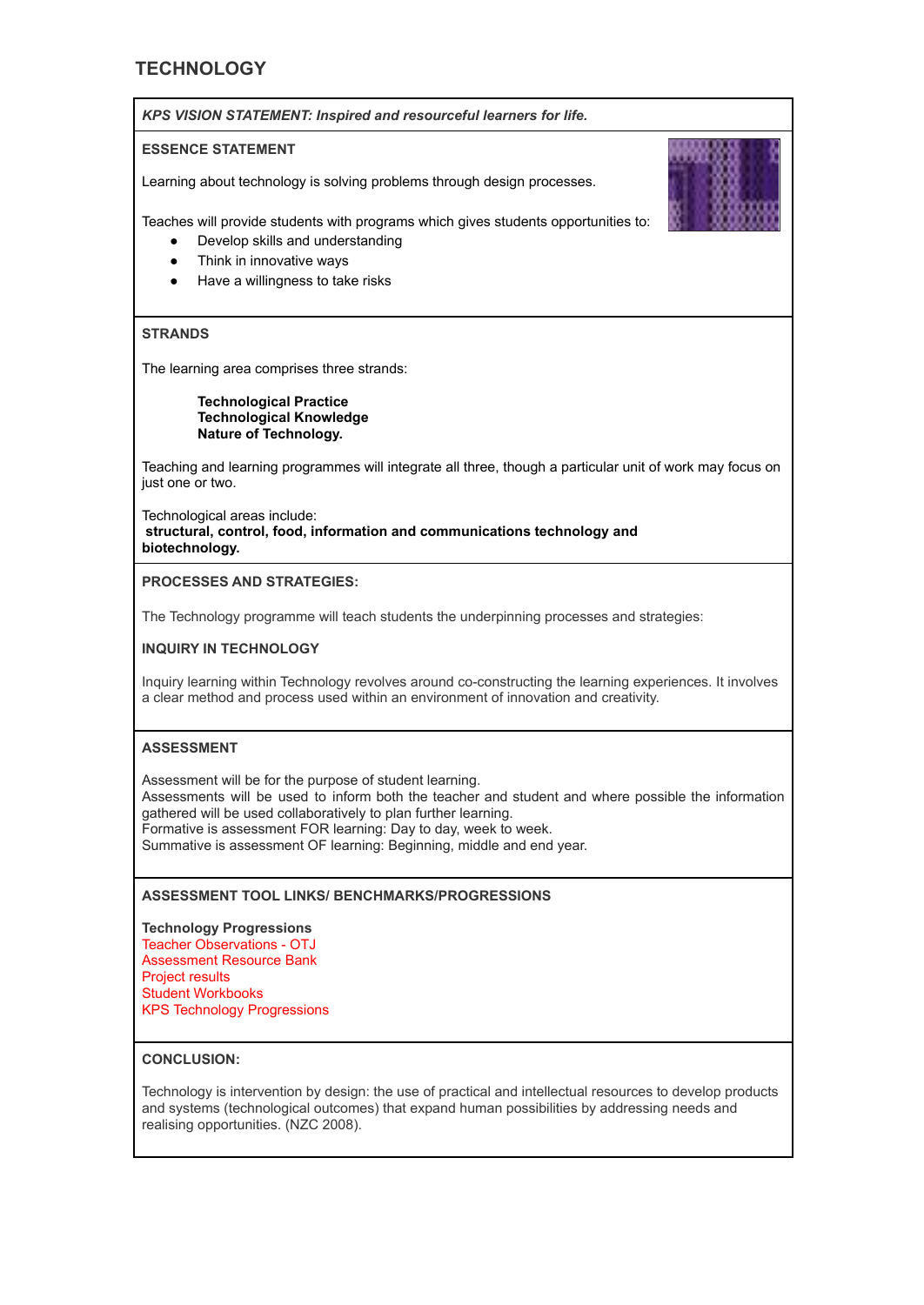# **THE ARTS**

*KPS VISION STATEMENT: Inspired and resourceful learners for life.*

#### **ESSENCE STATEMENT**

Learning in, through, and about the arts gives a deeper understanding of the world around us and where we fit.

Students will explore, refine and communicate their ideas, experiences and cultural identity through the arts.

Using inquiry they will:

- connect with their thinking, imagination, senses and feelings.
- create unique works and respond to the works of others.
- be encouraged to take risks, make decisions, showcase and reflect on their creations.



### **STRANDS**

The Arts programme consists of four disciplines, these being:

**Dance**

**Drama**

**Music**

**Visual Art**

Through movement, sound, and image the arts transfer peoples creative ideas into expressive works that communicate layered meanings. This is structured around four interrelated strands.

**Understanding the arts in context Developing practical knowledge Developing ideas Communicating and interpreting**

#### **PROCESSES AND STRATEGIES**

The Arts programme will teach students underpinning processes and strategies.

#### **INQUIRY IN THE ARTS**

Presentation skills are essential across all four disciplines. Critical reflection of own work and the works of others. Innovative ideas about creating and presenting work.

#### **ASSESSMENT**

All assessments and expectations in the arts will be set according to the New Zealand Curriculum.

#### **ASSESSMENT TOOL LINKS/ BENCHMARKS/PROGRESSIONS**

The Arts: KPS Progressions Overall Teacher Judgement Self and Peer assessment TKI: Years 1 - 6 Charts Elements of Art

# **CONCLUSION:**

Through movement, sound and image the arts transfer peoples creative ideas into expressive works that communicate layered meanings.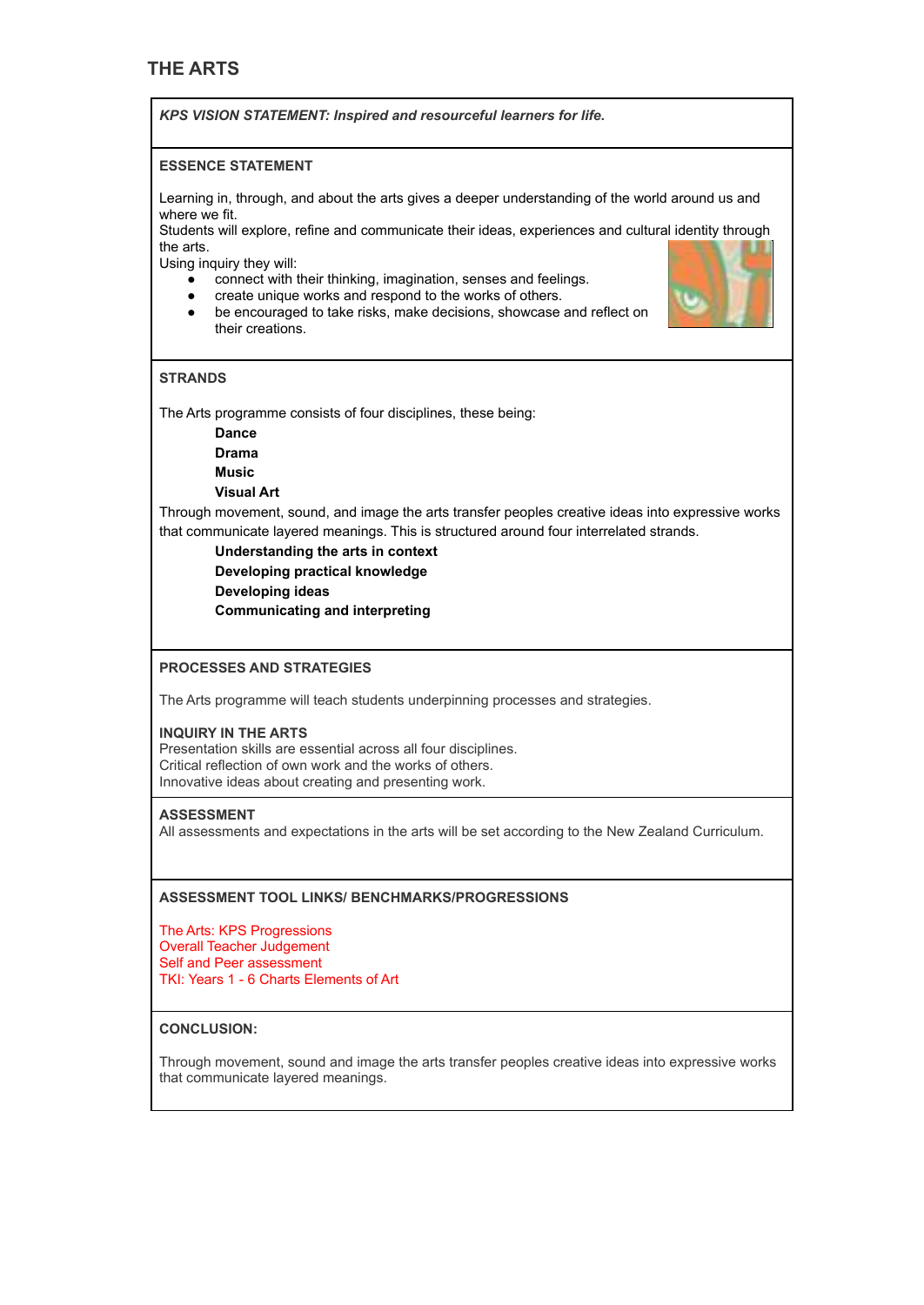# **HEALTH AND PHYSICAL EDUCATION**



# **CONCLUSION:**

To have a healthy positive attitude to physical activity and personal health with MANAWA.